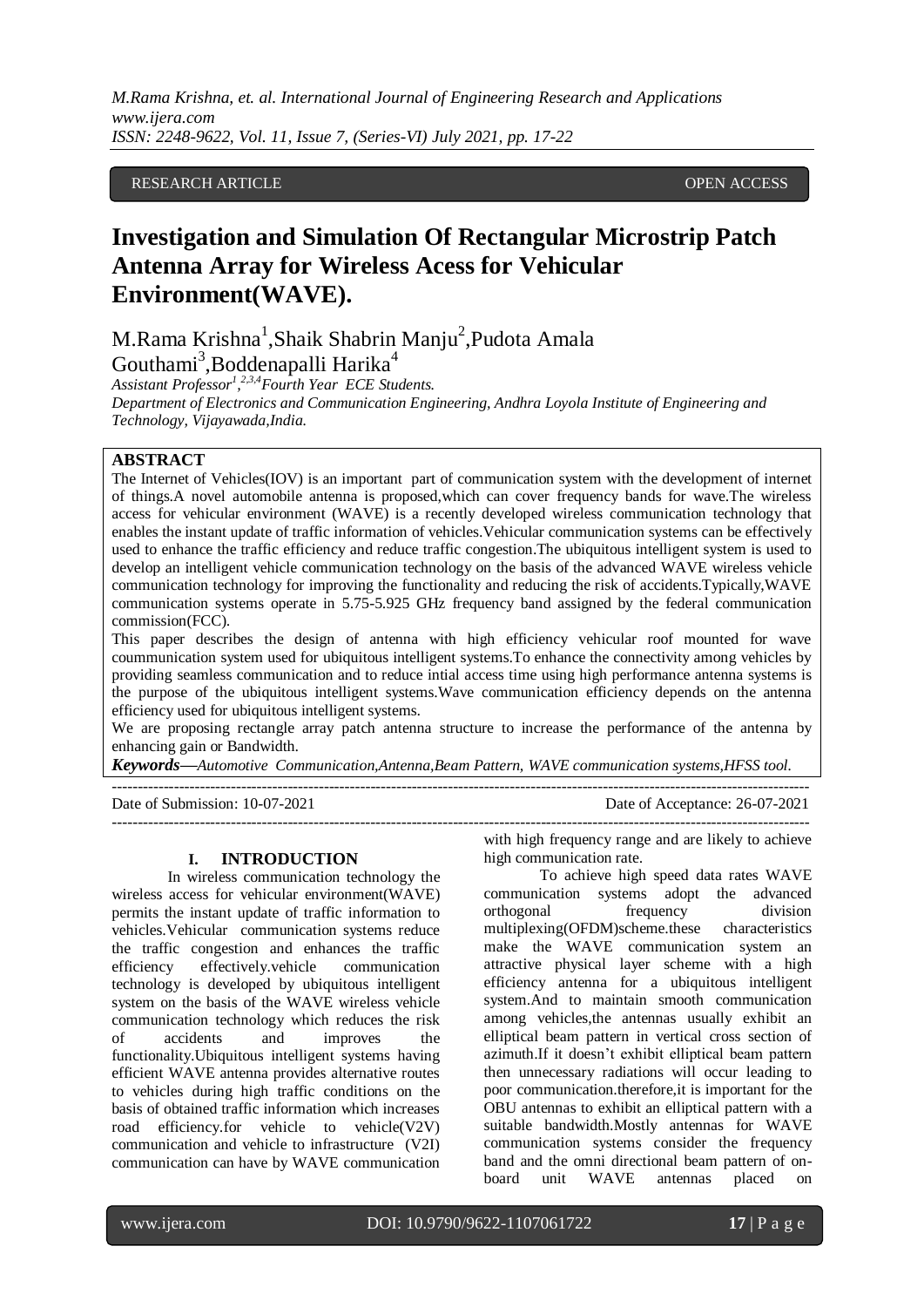vehicles.These OBU antennas exhibit an omnidirectional beam pattern suited to a WAVE communication systems.

 In radio correspondence, an omnidirectional antenna is a class of antenna which transmits radio wave control consistently every which way in one plane, with the emanated control diminishing with rise point above or underneath the plane, dropping to zero on the antenna axis. This radiation example is regularly depicted as "donut formed".Take note of this is not quite the similar as an isotropic antenna, which transmits level with power every which way and has a "circular" radiation design.Omni directional antenna situated vertically are broadly utilized for an non-directional antenna on the surface of the Earth since they emanate similarly in every single level bearing, while the power transmitted drops off with rise edge so minimal radio energy is pointed into the sky or down toward the earth and squandered.Omni directional antenna are generally utilized for radio telecom antenna, and in cell phones that utilization radio, for example, PDAs, FM radios, GPS and in addition for base stations that speak with mobile radios, for example, police and taxi dispatchers and air ship communications.

 Printed antennas were represented with an omni directional beam pattern.Additionally other research showed the pattern characteristics of the printed antennas using a micro-strip patch and an etched-upon microwave substrate layer;from the results of their study it was found that printed antennas exhibit an omni directional pattern suited global postioning system(GPS) satellite receiving systems.Anyhow, it should be noted that printed antennas are not most suitable antennas for our purpose,which require V2V/V2I communication.

## **II. RELATED WORK**

Antenna array is defined as it consists of multiple elements and is a radiating system in which several antennas are speed properly so as to get radiating system by combining radiations at point from all the antennas in system. In general, array performance improves with added elements; therefore arrays in practice usually have more elements.Based on the spatial variation of the signals present array has the ability to filter the electromagnetic environment it is operating in.According to the wavelength the spacing between the elements and the length of the elements are also considered while designing these antennas.Usually antennas radiate individually while in array the radiation of all the elements sum upto form the radiation beam,which has high gain,high directivity and better performance with minimum losses.

 There are different types of antenna arrays but the one which we are designing is a planar array.It is 2 dimensional geometrical arrangements of individual array elements. This type of arrangement has several advantages over linear array which gives high gain, directivity; decreased side lobe levels and the beam orientation can be done any possible direction which gives symmetrical radiation pattern. One of the basic form of planar array is shown in the figure where the antenna is oriented along x and y directions which shows the lattice structure.



**Figure 1.** Basic Lattice Structure.

The rectangular array is nothing but many linear arrays arranged in a particular order forms a rectangular planar array as shown in the figure. The array factor for planar array antennas is given by



**Figure 2.** Rectangular array

Where A represents the amplitude level and  $\beta_{ax}$ ,

 $\beta_{ay}$  represent phase angle variation among the individual elements along x and y axis respectively. Hence in simpler case array factor is multiplication of linear array factors along x and y axis.

$$
AF_{aR} = AF_{xL} * AF_{yL}
$$

Similarly for a constant amplitude level the normalized form of array factor is given by.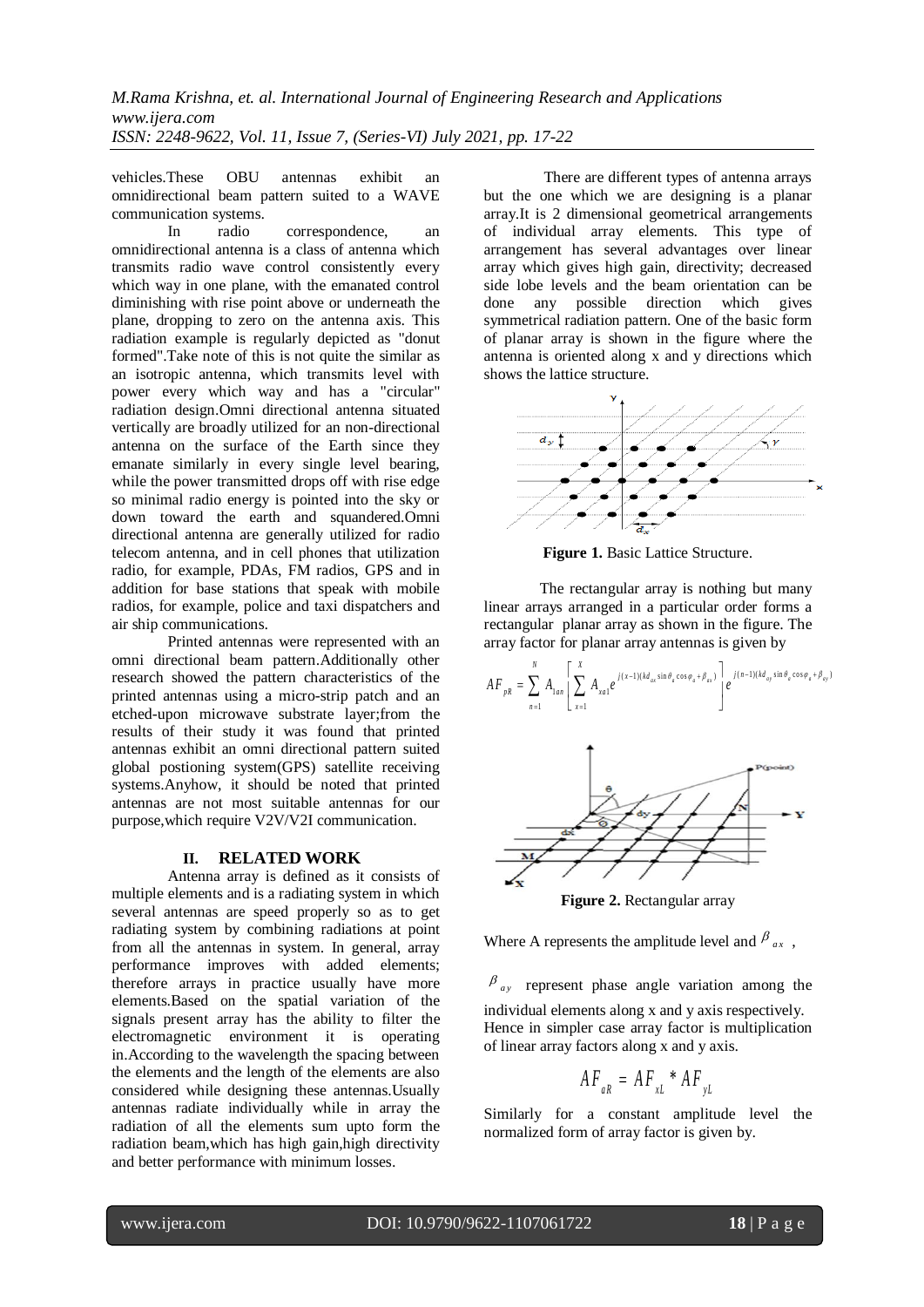| Characteristic                 | Parameter         |
|--------------------------------|-------------------|
| <b>Base Material</b>           | Teflon            |
| Permittivity $[ \varepsilon ]$ | 2.1               |
| <b>Thickness</b>               | 0.8 <sub>mm</sub> |
| Width                          | 11.6mm            |
| Length                         | $169$ mm          |

$$
AF_a(\theta_a, \varphi_a) = \frac{1}{N_a} \left[ \frac{\sin\left(\frac{N_a}{2}\psi_{ay}\right)}{\sin\left(\frac{1}{2}\psi_{ay}\right)} \right] \frac{1}{M_a} \left[ \frac{\sin\left(\frac{M_a}{2}\psi_{ax}\right)}{\sin\left(\frac{1}{2}\psi_{ax}\right)} \right]
$$

Where M,N denotes the elements total along X and Y axis respectively and

and  $\sin \theta_{ax} \cos \theta$ Y axis respectively and<br>  $\psi_{ax} = k d_{ax} \sin \theta_{ax} \cos \varphi_{ax} + \beta_{ax}$ respectively and<br>=  $k d_{ax} \sin \theta_{ax} \cos \varphi_{ax} + \beta_a$ 

Y axis respectively and  
\n
$$
\psi_{ax} = k d_{ax} \sin \theta_{ax} \cos \varphi_{ax} + \beta_{ax}
$$
\n
$$
\psi_{ay} = k d_{ay} \sin \theta_{ay} \cos \varphi_{ay} + \beta_{ay}
$$

The maximum of the above equation is

The maximum of the above equation is<br>0.5 ( $kd_{ax} \sin \theta_{ax} \cos \varphi_{ax} + \beta_{ax} = \pm m_a \pi ... ... . . . . . . . . .$ 0.5 ( $k d_{ax} \sin \theta_{ax} \cos \phi_{ax} + \beta_{ax} \sin \theta_{ax} \sin \theta_{ax}$  ......... *m* = 0,1, 2, ...<br>0.5 ( $k d_{ay} \sin \theta_{ay} \cos \phi_{ay} + \beta_{ay} \cos \theta_{ax} + \pi_{ay} \sin \theta_{ay}$  ........ *n* = 0,1, 2, ...

Similar to the element analysis, the planar array

grating lobes can be analyzed as follows  
\n
$$
\varphi_a = \tan^{-1} \left[ \frac{\sin \theta_{as} \sin \varphi_{as} \pm n_a \lambda_a / d_{ay}}{\sin \theta_{as} \sin \varphi_{as} \pm m_a \lambda_a / d_{ay}} \right]
$$

## **III. ANTENNA DESIGN**

In WAVE communication it is important for vehicular antennas to exhibit a high gain over the field of view(FOV) of the beam pattern,with a low return loss.To satisfy these two conditions we designed an rectangular array antenna structure consists of four small rectangular segments that operates at the required resonant frequency.



**Figure 3.** Proposed antenna structure.

An array structure with four elements of rectangular patch is used in the ground plane and feed plane to achieve high efficiency.



**Figure 4.** Structure of the proposed antenna model with a ground layer and a feed layer.

Characteristics of the proposed wireless access for vehicular environment antenna structure.

Design Equations:

$$
W = \frac{c}{2f_o\sqrt{\frac{(\varepsilon_r + 1)}{2}}}
$$
  
\n
$$
\varepsilon_{eff} = \frac{\varepsilon_r + 1}{2} + \frac{\varepsilon_r - 1}{2} \left[1 + 12\frac{h}{W}\right]^{-\frac{1}{2}}
$$
  
\n
$$
L_{eff} = \frac{c}{2f_o\sqrt{\varepsilon_{eff}}}
$$
  
\n
$$
\Delta L = 0.412h \frac{(\varepsilon_{eff} + 0.3)\left(\frac{W}{h} + 0.264\right)}{(\varepsilon_{eff} - 0.258)\left(\frac{W}{h} + 0.8\right)}
$$
  
\n
$$
L = L_{eff} - 2\Delta L
$$

 $L_{sub}$ =6h+ $L$  $W_{sub} = 6h + W$ 

Where  $f_r$  is Frequency of operation,  $\varepsilon_r$  and h are Dielectric constant and height of substrate,*W* is the width of the antenna and L is the length of the antenna, *f*<sup>o</sup> is the resonant frequency of the antenna.  $\varepsilon_{eff}$  is the effective dielectric constant. The radiation will be done through the air and dielectric substrate so we must calculate the effective dielectric constant.The dielectric constant of the air and substrate are different.

*Leff* is the effective length of the patch.The radiation is done through the width of the patch so we must calculate the width of the patch.

 $L_{sub}$  is the length of the substrate.

 $W_{sub}$  is the width of the substrate.

#### **IV. RESULTS AND ANALYSIS**

Array antenna has been simulated on the roof of a vehicle.the proposed antenna E and H plane pattern performance must track in both amplitude and phase over the required FOV to achieve high polarisation efficiency.From the cross polarized response we can know that the polarisation efficiency is inversely proportional to the unwanted energy.The simulation results are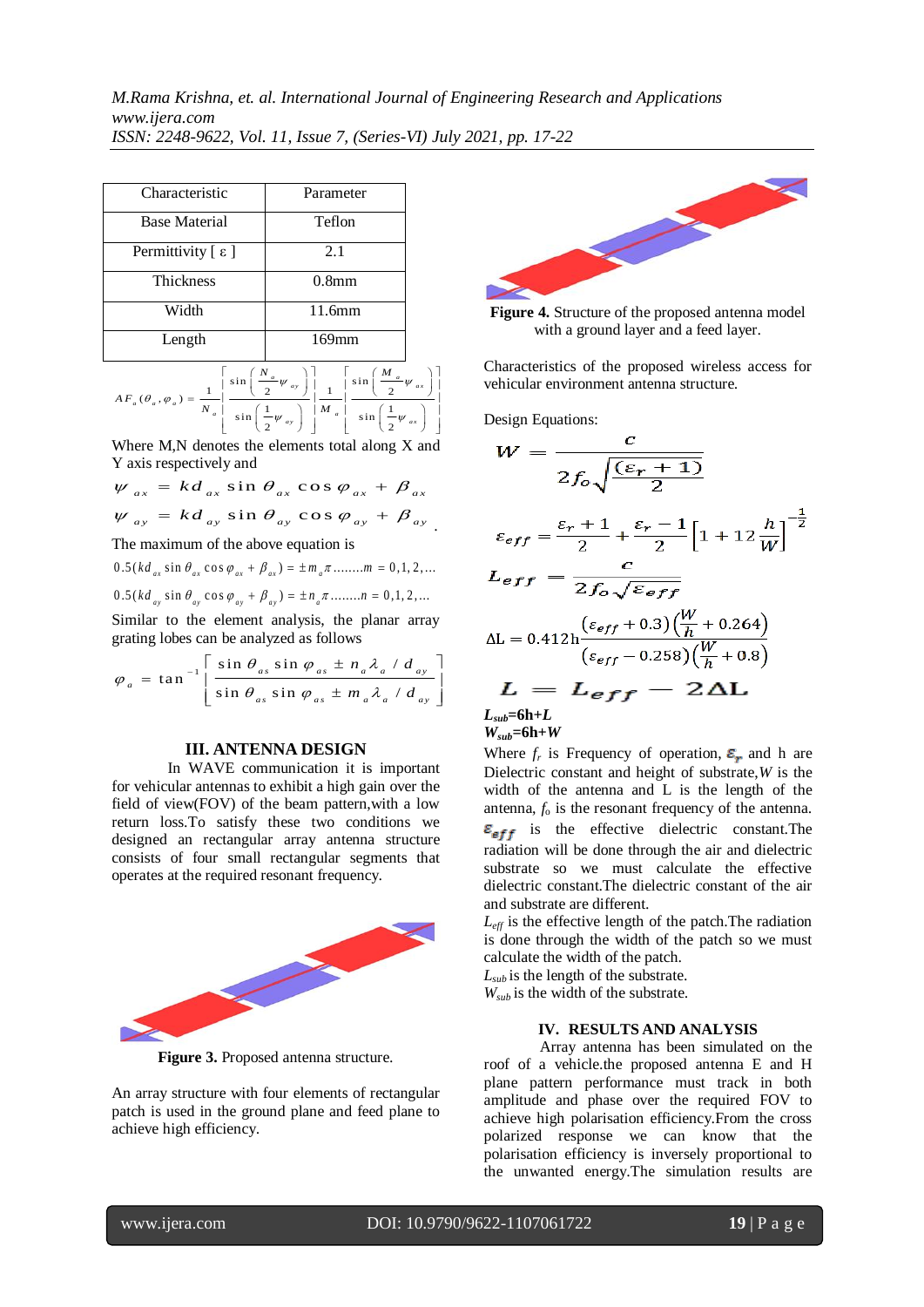calculated using the High Frequency Structure simulator(HFSS).

Figure 5 shows the simulated near-filed radiation of the proposed WAVE antenna.



**Figure 5.** Simulation result of near field radiation.

Figure 6 shows the simulated return loss of the proposed WAVE antenna.From the return loss plot we will know at which frequencies our antenna will radiate.In the plot we can see the frequencies which are less than -10db are the desired ones which is Band Width of the antenna.the resonating frequency is 5.82 Ghz.



VSWR is determined from the voltage measured along a transmission line leading to an antenna. VSWR is the ratio of the peak amplitude of a standing wave to the minimum amplitude of a standing wave, When an antenna is not matched to the receiver, power is reflected (so that the reflection coefficient, Γ, is not zero). This causes a "reflected voltage wave", which creates standing waves along the transmission line. The result are the peaks and valleys.Impedance matching means maximum power should be transferred from source to load. A perfect impedance match corresponds to a VSWR 1:1, If the VSWR  $= 1.0$ , there would be no reflected power and the voltage would have a constant magnitude along the transmission line. But in practice it is hard to achieve it. So, The VSWR is always  $\geq$  +1, VSWR values are not more than 3.

Figure 7 shows the simulation result for the voltage standing wave ratio (VSWR) for WAVE communication systems. As shown in this figure, the array antenna model exhibits a sufficient VSWR of 1.14 for the WAVE bandwidth.



**Figure 7.** Simulation result of voltage standing wave ratio (VSWR).

The term Antenna Gain describes how much power is transmitted in the direction of peak radiation to that of an isotropic source.Gain of an antenna is a key performance figure which combines the antenna's directivity and electrical efficiency.

 Figure 8 shows the gain of the antenna vertically located on the roof of a vehicle.The proposed array antenna exhibits a gain of upto 7dB.



**Figure 8.** Simulation result showing the top view of the gain pattern.

Figure 9 shows the radiation pattern of the rectangular array antenna.We will see radiation pattern at 0 and 90 degrees which is called E-plane and H-plane of the antenna respectively.From pattern the antenna is having elliptical pattern in azimuth plane and omni directional pattern in elevation plane which is very advantageous for our application.

l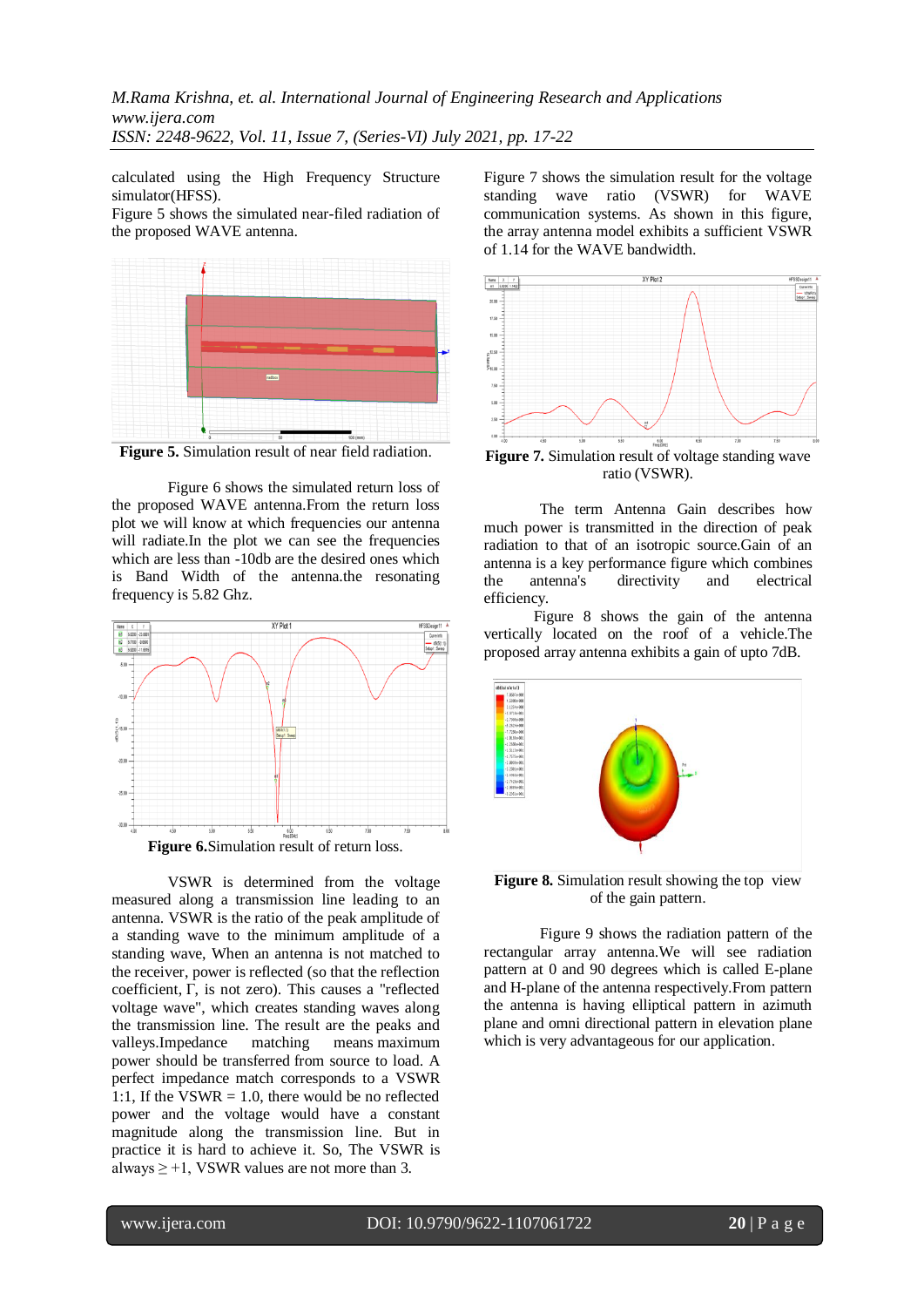*M.Rama Krishna, et. al. International Journal of Engineering Research and Applications www.ijera.com*

*ISSN: 2248-9622, Vol. 11, Issue 7, (Series-VI) July 2021, pp. 17-22*



**Figure 9.**Simulation result of radiation pattern at 5.82GHz.

The radiation efficiency of an antenna is defined as the ratio of outward power radiated by the antenna to the input power fed to the excitation port of the antenna.Figure 10 shows the radiation efficiency of the proposed antenna.From the plot we can see the efficiency is 97% which is effective.



Figure 10.Simulation result of radiation efficiency.

## **V. CONCLUSION**

The design of a high-performance vehicular array antenna for WAVE communication systems is presented. the proposed antenna exhibits an array structure to achieve an improvement in its performance in terms of its return loss, VSWR,gain and radiation pattern.Further, the simulation results show that the proposed array antenna has improved parameters like return loss and the gain with - 23.55dB and 7.0dB respectively.the results of this study show that the proposed antenna for WAVE communication systems can enhance connectivity among vehicles to ensure seamless communication.

#### **REFERENCES**

[1]. Compact Quad-Element Vertically-Polarized High-Isoltion Wideband MIMO Antenna for Vehicular Antenna for Vehicular Base Station Wensong Wang member,zhenyu Zhao,Quqin Sun,Xinqin Liqo,Zhongyuan

Fang, kyeyak See,Senior member and Yuanjin Zheng,Senior Member,, IEEE 2020.

- [2]. Isolation Enhancement of Wide band Vehicular Antenna Array using Fractal Decoupling Structure , Xiao-Lai Li,Guo-Min Yang,Senior Member and Ya-Qiu Jin,Life Fellow,IEEE 2019.
- [3]. A Compact Conformal Windshield Antenna For Location Tracking on Vehicular Platforms Sakthi abirami.B, esther Florence sundarsingh and harshavardhini ,IEEE 2019.
- [4]. A dual band omni-directional antenna for WAVE and WI-FI Ani Taggu,Bikram Patir,Utpal Bhattacharjee,CSCITA 2019.
- [5]. L. Chi, Y. Qi, Z. Weng, W. Yu, and W. Zhuang, "A compact wideband slot-loop directional antenna for marine communication applications,"IEEE Trans. Veh. Technol., vol. 68, no. 3, pp. 2401-2412, Mar. 2019.
- [6]. X. Tan, W. Wang, Y. Wu, Y. Liu, and A. A. Kishk, "Enhancing isolation in dual-band meander-line multiple antenna by employing split EBG structure," IEEE Trans. Antennas Propag., vol. 67, no. 4, pp.2769-2774, Apr. 2019.
- [7]. H. Chu, P. Li, X. H. Zhu, H. Hong, and Y. Guo, "Bandwidth improvement of center-fed series antenna array targeting for basestations in offshore 5G communications," IEEE Access, vol. 7, pp.33537-33543, Mar. 2019.
- [8]. Y. Li, C.-Y.-D. Sim, Y. Luo, and G. Yang, "High-isolation 3.5 GHz eight-antenna MIMO array using balanced open-slot antenna element for 5G smartphones," IEEE Trans. Antennas Propag., vol. 67, no. 6, pp.957-961, Jun. 2019.
- [9]. K. M. Mak, H. W. Lai, and K. M. Luk, "A 5G wideband patch antenna with antisymmetric L-shaped probe feeds," IEEE Trans. Antennas Propag., vol. 66, no. 2, pp. 957-961, Feb. 2018.
- [10]. H. Wong, K. K. So, and X. Gao, "Bandwidth enhancement of a monopolar patch antenna with V-shaped slot for car-to-car and WLAN communications," IEEE Trans. Veh. Technol., vol. 65, no. 3, pp. 1130-1136, Mar. 2018.
- [11]. B. Rohani, K. Takahashi, H. Arai, Y. Kimura, and T. Ihara, "Improving channel capacity in indoor  $4 \times 4$  MIMO base station utilizing small bidirectional antenna," IEEE Trans. Antennas Propag., vol. 66, no. 1,pp. 393-400, Jan. 2018.
- [12]. S. F. Jilani and A. Alomainy, "Millimetrewave T-shaped MIMO antenna with defected ground structures for 5G cellular networks,"